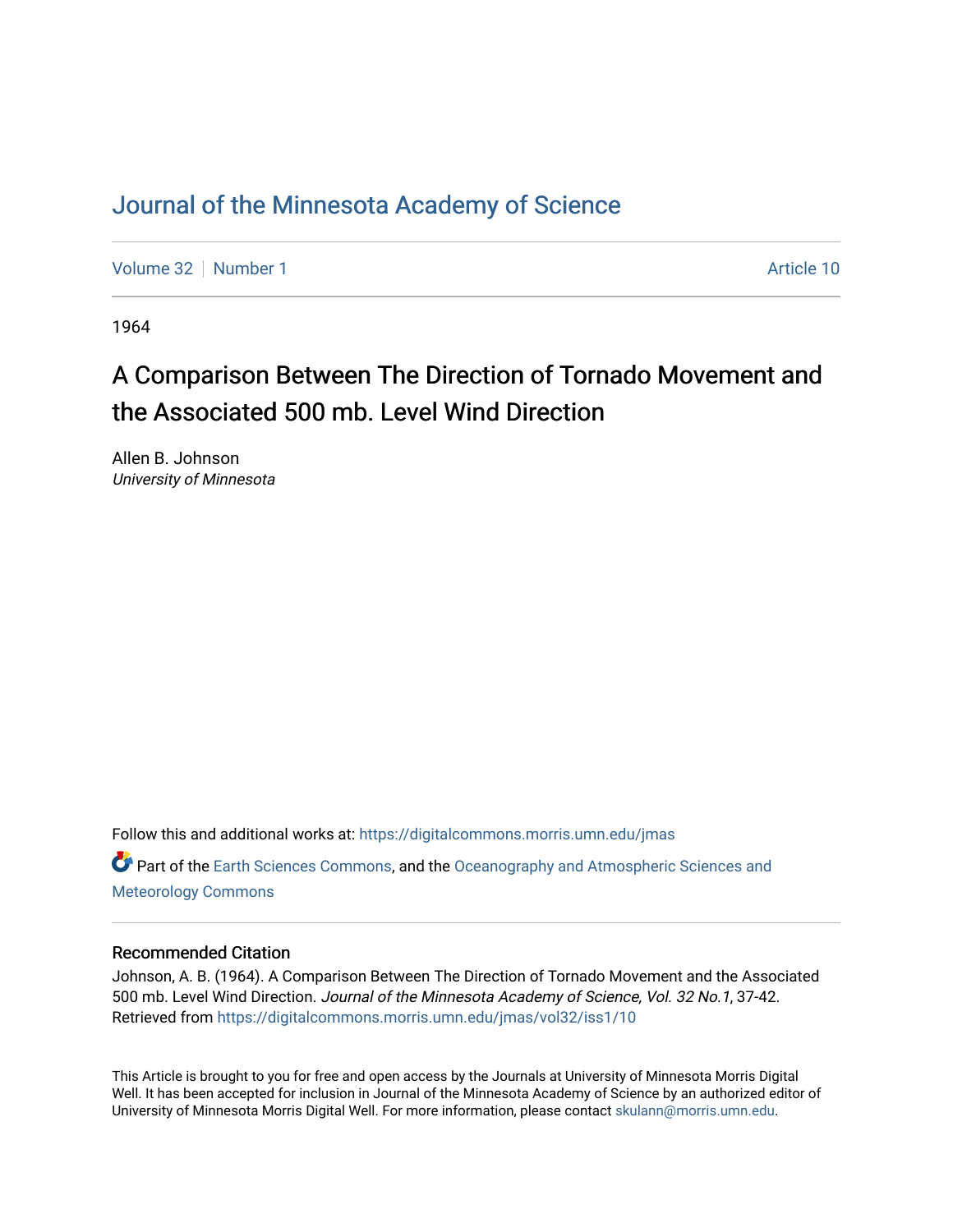# *A Comparison Between The Direction of Tornado Movement And The Associated 500 mb. Level Wind Direction* <sup>1</sup>

ALLEN B. JOHNSON <sup>2</sup>

*University of Minnesota* 

An investigation to (1) determine the 500-milli-bar level weather patterns associated with tornadoes moving from northwest toward southeast and from southwest toward northeast and, (2) show the significance of the contrasts between the 500-mb. level weather patterns of the two tornado types. A very high relationship between the direction of the 500-mb. level winds and the tornado direction was substantiated by a coefficient of correlation of  $+0.88$ . The typical 500-mb. level low center associated with the northwest to southeast type tornado was located over Hudson Bay about 1300 miles north-northeast of the tornado area. The low center associated with the southwest to northeast type tornado was positioned over northeast Montana about 900 miles northwest of the tornado area.

The purpose of this investigation was (1) to determine the 500-millibar level weather patterns associated with tornadoes moving from northwest to southeast and those moving from southwest to northeast and, (2) to show the significance of the contrasts between the 500-mb. level weather patterns of these two tornado types.

Tornadoes in the United States usually move from some westerly direction. Most travel from southwest to northeast. A smaller number move from northwest to southeast but some of these have been the most destructive in weather history.

The synoptic patterns associated with the southwest to northeast type have been investigated to a considerable extent but the contrasting pattern, northwest to southeast, apparently has not been studied in much detail.

During the 1930-58 period about 58 per cent of the tornadoes in the United States moved from southwest to northeast and 10.5 per cent from northwest to southeast. Statistics of tornado occurrences in Iowa during the period 1916-60 indicate that about 64 per cent of the tornadoes moved toward the quadrant lying between north and east, and about 14 per cent moved toward the quadrant lying between east and south. A survey of Nebraska tornadoes occurring from 1916 through 1938 showed that 63 per cent moved toward the quadrant lying between north and east and 16 per cent toward the quadrant between east and south.

<sup>1</sup>This investigation was conducted during 1962-63 to partially fulfill the requirements for the degree Master of Arts in the Teaching of Physical Science at Drake University, Des Moines, Iowa. The writer wishes to express his great appreciation to Dr. Wallace E. Akin, Dept. of Geography, Drake University, Mr. Paul J. Waite, State Climatologist of Iowa, and Dr. R. R. Haun, Professor of Physical Science, Drake University, for their suggestions, comments and critical reading of the contents of this paper.

<sup>2</sup> B.S., Education, 1960, Wisconsin State College, Superior. Studied at Wisconsin State College, Eau Claire, 1960-61, then attended Drake University, Iowa as a graduate teaching assistant. M.A., Physical Science Education, 1963, Drake University. Currently employed as an instructor in the Natural Science Division of the General College, University of Minnesota.

*Journal of, Volume Thirty-two, No. I, 1964* 

Since many of the tornadoes moving northwest to southeast have been so destructive it is important that a study of weather patterns include them as well as the more numerous tornadoes moving southwest to northeast. If forecasting and warning systems are to be improved, the weather patterns of both types must be known.

A number of tornadoes are worth describing in some detail because of their outstanding characteristics and the resulting losses of life and property. The statistics for most of these tornadoes are reported in terms of number of lives lost, injuries and monetary estimate of property damage. Some of these may not have been so violent as others of the same type but happened to strike large cities or heavily populated areas. Other storms of equal or greater violence have probably occurred in open country with little or no loss of life or property damage. Some of these spectacular tornadoes will be described; the type moving northwest to the southeast is discussed first.

#### **Northwest-Southeast Tornadoes**

Records of outstanding tornadoes moving from northwest to southeast date back as far as the Lewis and Clark Expedition. The earliest Iowa tornado was reported by the group as they toiled up the Missouri River along the present boundaries of southwestern Iowa. They observed and recorded the destructive work of a tornado that had passed the year before.

On the afternoon of May 24, 1859, a tornado passed south of Iowa City in a southeasterly direction. Five people were killed, 18 injured and \$12,000 damage resulted. "Dr. Gustavus Hinrichs, the first director of the Iowa Weather Service, authenticated this tornado as the first reported tornado in the State after settlement began" (Spohn and Waite, 1962:404).

In addition to the Iowa City tornado (1859), two of the most damaging storms that moved southeastward were the Comanche tornado (1860), reported as a "national calamity," and the Grinnell tornado (1882), that accounted for 100 lives. Another was the Pomeroy tor-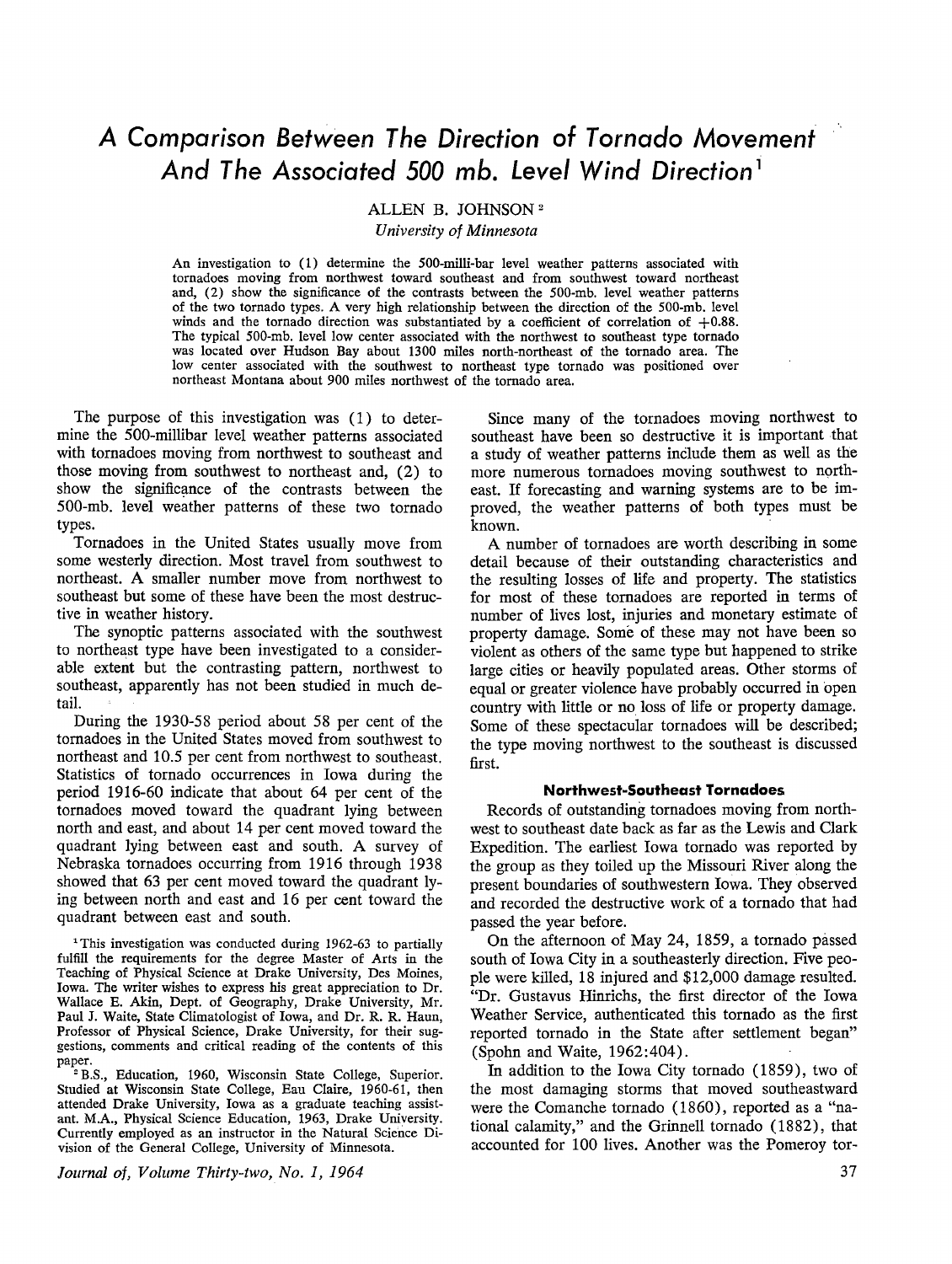nado ( 1893), that caused a huge tidal wave in Storm Lake.

According to Flora (1953), "One of the most violent tornadoes known in Kansas was the one that struck Irving on May 30, 1879, moving from the northwest."

On June 8, 1951, a tornado, developing from clouds about 5,000 feet high near Corn, Oklahoma, seemingly struck out of a clear sky. This slow moving tornado was one of the most photographed ever known. No deaths occurred but \$354,000 damage was done.

Cleveland, Ohio, was struck by a tornado on April 27, 1943. As the storm moved east-southeast it passed only two blocks south of the Public Square. No deaths were reported but property losses totaled \$1,000,000.

On April 12, 1927, Rocksprings, Texas, was practically wiped out of existence by one of the most violent tornadoes that ever occurred in that state. It moved from the northwest.

On June 23, 1944, a family of southeasterly moving tornadoes crossed the mountainous country of Pennsylvania, West Virginia and Maryland. It caused 153 deaths and effectively exploded the theory that tornadoes do not cause damage in mountainous country.

The largest and most destructive tornado ever to move toward the southeast through western Nebraska occurred on June 27, 1955.

### **Southwest-Northeast Tornadoes**

Most frequently tornadoes move from the southwest to the northeast. Because they are more numerous many more vivid accounts exist of outstanding tornadoes. One of the greatest tornado, disasters on record occurred March 21 and 22, 1952, when a series of 31 storms moved northeastward through the states of Arkansas, Tennessee, Missouri, Mississippi, Alabama and Kentucky. The death toll was 343 and property losses totaled over \$15,000,000.

The tornado that struck Hutchinson, Kansas, on May 7, 1927, traveled 102 miles, the longest path of any similar storm and one of the most destructive known in the state.

A tornado moving at a rate of 47 mph. through Poplar Bluff, Missouri, practically wiped out the town on May 9, 1927.

The tornado that occurred on March 18, 1925 still stands as the most destructive in life and property known in the United States. It originated in Reynolds County, Missouri, and traveled 219 miles east-northeast across Illinois and dissipated beyond Princeton, Indiana. Over 689 people were killed and property damage totaled \$16,632,000. This is referred to as the "Tri-state Tornado."

The Woodward, Oklahoma, tornado of April 6, 1947, was the longest, widest and most destructive that has ever occurred in the southern Great Plains. It traveled over a path 221 miles long from White Deer, Texas, northeast to St. Leo, Kansas.

Omaha, Nebraska, was struck by one of the most destructive tornadoes ever to appear in that part of the country on Easter Sunday, March 23, 1913. The northeasterly moving storm killed 94 people and destroyed over \$3,500,000 worth of property. Six years later, on April 6, 1919, Omaha was struck by a second tornado that moved north-northeast through a sparsely settled part of the city.

#### **Literature Review**

A limited amount of information has been published on the problem of determining tornado directions. About 25 years ago Byers (1937) wrote that, because of the highly localized horizontal extent and influence of tornadoes, "it is impossible to forecast their paths and movements." This seems reasonable since only recently have forecasters been able to predict a possible tornado region with some accuracy by using upper air data. The upper air region is about 4,000 feet in elevation. Had more been known about upper air features at that time, he would not have used the term "impossible."

More recent literature states that:

An empirical rule for forecasting the movement of an individual tornado has been given by Showalter and H. C. Willett, namely, that a tornado moves roughly the direction and speed of the Maritime Tropic (mT) stratum just beneath the inversion. Others state simply that the tornado travels roughly parallel to the path of the accompanying cyclone.

This general empirical rule has been commonly used in explaining the direction of movement; however, J. R. Lloyd ( 1942) has represented the direction of movement by a vector method. His line of reasoning is quite logical.

Tornadoes appear to occur only in connection with upper-air cold fronts. These tornadoes remain on the upper-air cold front throughout their existence, and move up the front with approximately the speed of the wind in the warm air mass immediately ahead of the front, which usually blows approximately parallel to this front. In other words, the direction and speed of movement of the tornado is represented, to a first approximation at least, by the resultant of the direction and speed of movement of the front (or the wind component pushing the upper-air cold front along) and the direction and speed of the wind immediately ahead of the upper-air cold front.

Lloyd's statement does not agree with the empirical rule, but is one of the only attempts to account for the direction of movement of frontal tornadoes.

Conner (1956) has studied some examples of 500 mb. level jet structures that he has found favorable for tornado genesis, although no attempt is made to draw a relation between the direction of movement of the tornado and that of the corresponding 500-mb. level wind.

Brooks (1960) has suggested a cause for the direction of movement of tornadoes in Texas. He states:

Tornadoes sometimes move from the northwest, especially in Texas, where they may be steered by an upper wind blowing around the high aloft, char-

*The Minnesota Academy of Science*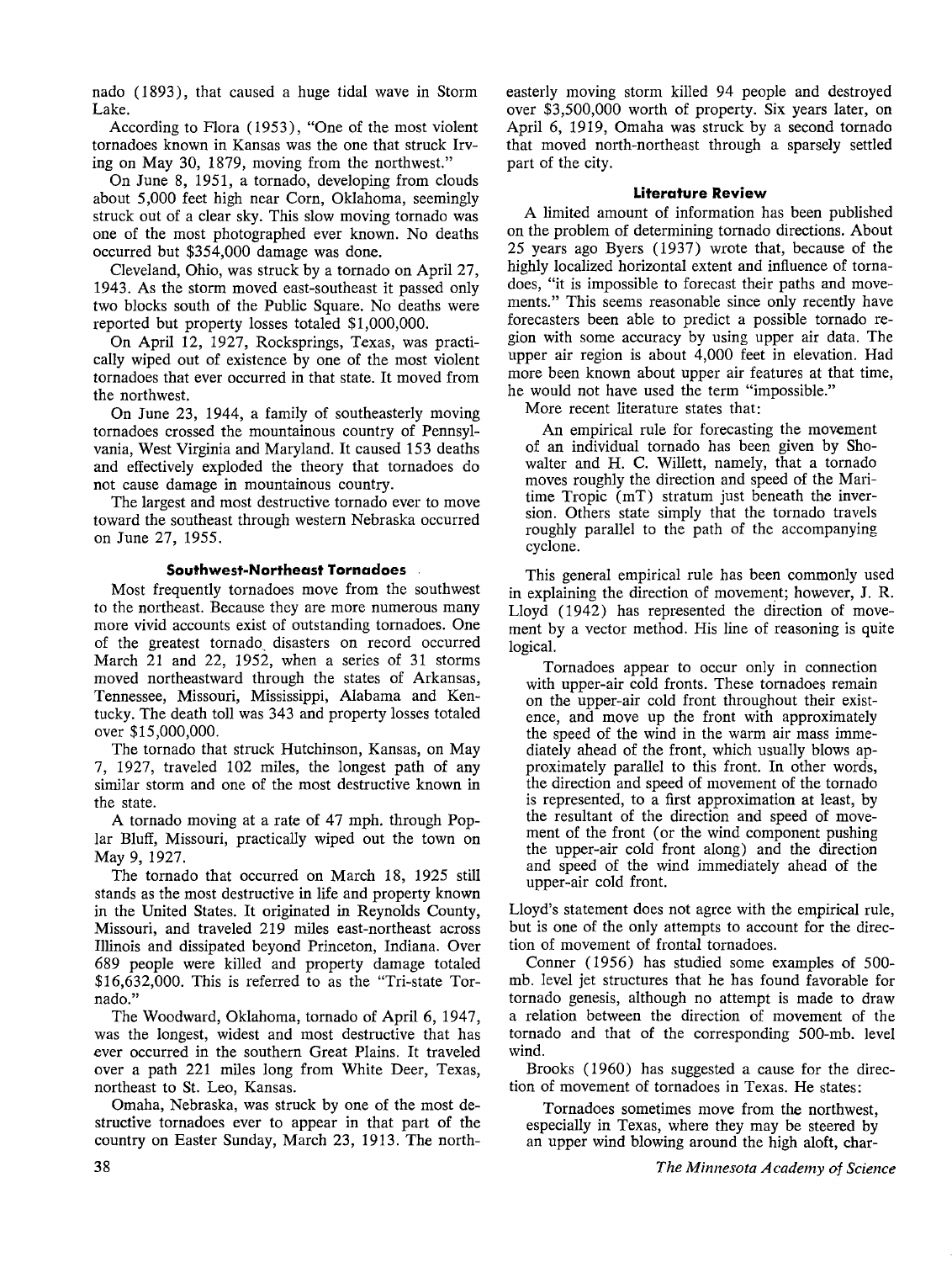









39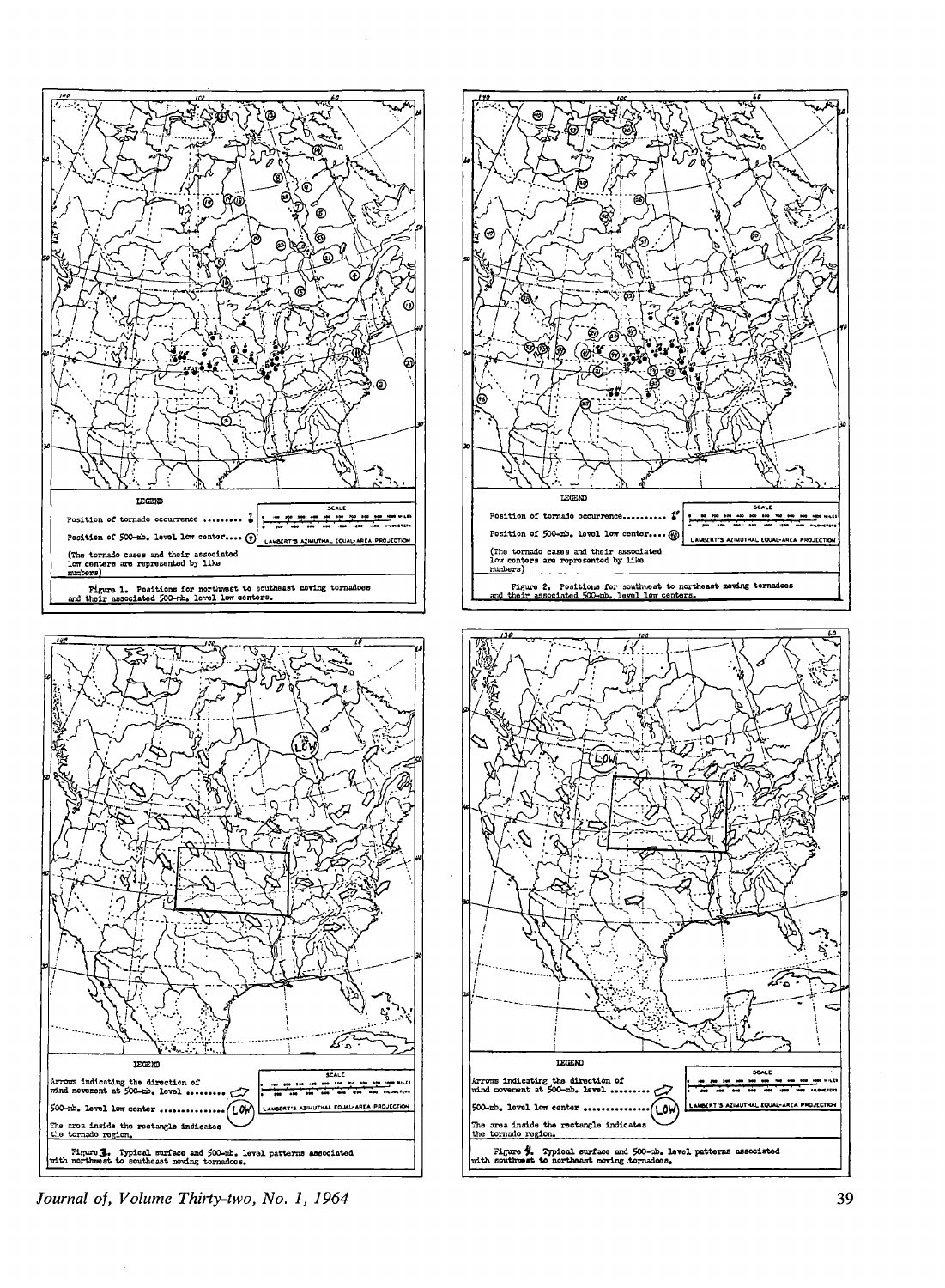acteristic of the southwestern United States in summer.

No mention of the extent of this relation is made. During the investigation of literature Brooks' statement was the only reference found relating tornado direction with upper air wind direction.

Currently, Galway, a forecaster with the Severe Local Storm Forecast Center (SELS), United States Weather Bureau, Kansas City, Missouri, is making a study of severe weather occurrences in the northwest flow which may shed more light on the problem.

### **Materials and Procedure**

One of the basic problems in determining the physical relations between tornadoes and the associated upper air phenomena is the selection of reliable data. Below is a discussion of the materials and methods used in the selection and preparation of data for analysis.

The materials utilized were as follows: (1) "500-mb. Constant Pressure Charts" of the *Daily Weather Map*  and, (2) "Storm Data and Unusual Weather Phenomena" in *Climatological Data-National Summary* **until**  December 1958, and then in *Storm Data,* also a monthly report. The specific dates of these sources used coincide with the dates of tornado occurrences. These materials were published by the United States Department of Commerce, Weather Bureau, Washington 25, D.C.

*Criteria for selection.* A total of 50 tornado cases were investigated of which 25 moved in a southeasterly direction and twenty-five in a northeasterly direction. Tornado statistics, including geographic location, date and time of occurrence, and path length and direction, were recorded.

Since much of the tornado data is subjective, various criteria were established in selecting these 50 cases. The most important standard was that all the cases must have been confirmed as definite tornadoes and not as "possible" tornadoes. There was no reason to doubt the validity of each case. A second criterion, closely associated with the first, involved the path length. The minimum length of ten miles helped assure that the direction and confirmation were more positive.

Only cases occurring from June 1954 through August 1962 which were considered as upper air data prior to this period were recorded on the 700-mb. Constant Pressure Chart of the *Daily Weather Maps.* Since then the 500 mb. data have been recorded but are not readily available for dates prior to 1954. Since the 700-mb. (10,000 ft.) and 500-mb. (18,000 ft.) levels differ by about 8,000 ft. in altitude, it was essential that the data be limited to one level. Taylor (1954) has stated, "The vertical axes of both lows and troughs range from practically vertical to highly tilted." Because the low centers may not be vertical, it makes the interchange of 700-mb. and 500-mb. data very impractical and uncertain because the corresponding wind directions may not be located over the tornado locality. Confining the data selection to that recorded since 1954 has also insured the greatest reliability and accuracy in reporting because of better trained observers and the use of more accurate instrument detection, such as radar.

The geographical distribution of both types of tornado occurrences was limited mainly to the same central Great Plains area that is comprised of the states of Nebraska, Kansas, Iowa and Illinois. The number from each state is as follows: Nebraska, 15; Kansas, 6; Iowa, 10; and Illinois, 14. The remaining 5 cases were selected from South Dakota, Minnesota and Wisconsin. Missouri data were incomplete as to direction and path length. This area comprises the northern region of the Tornado Belt in which over one-fourth of all U. S. tornadoes occur.

*Five hundred-millibar level data.* The weather features of the 500-mb. Constant Pressure Chart were studied for patterns related to tornado direction. These patterns included the wind direction over the tornado region and the position of the 500-mb. low center associated with these winds.

The direction was determined by the true direction of the "wind arrows" that are plotted as flying with the wind. Some extrapolation was required in a small number of cases as the time lapse between recording the 500 mb. data and the reported time of tornado occurrence was quite large. If the time difference was more than four hours, a comparison with the previous, or succeeding, chart was made. If a substantial change in wind direction occurred during this time, extrapolation was employed.

The position of the 500-mb. low pressure center was clearly indicated on the corresponding chart. Again, if the time lapse was over four hours between the tornado occurrence and upper-air plotting time and the low center was found to have moved quite rapidly, extrapolation was used.

The northeasterly moving tornado cases and their associated low centers were plotted on the same outline map of North America. The southeasterly type tornado cases and low centers were also plotted on a separate map and an effort was made to draw comparisons and contrasts between the two types. These maps are represented in Figures 1 and 2.

#### **Results**

In analyzing the data, it was necessary to make a specific breakdown of the 50 tornado cases with regard to direction. A breakdown of the associated 500-mb. level wind directions for each tornado direction was also made as shown in Table I.

**A** strong relation between tornado direction and associated 500-mb. level wind direction is evident. In 62 per cent of the cases the 500-mb. level winds blew in exactly the same direction as the associated tornado movement. An extremely high relation exists with the southeastward moving tornadoes. Of the 20 cases, the 500-mb. level winds were blowing toward the southeast in 17 cases, toward the eastsoutheast in 2 cases and toward the east in one case.

A measure of the degree of relation or correlation between tornado directions and 500-mb. wind directions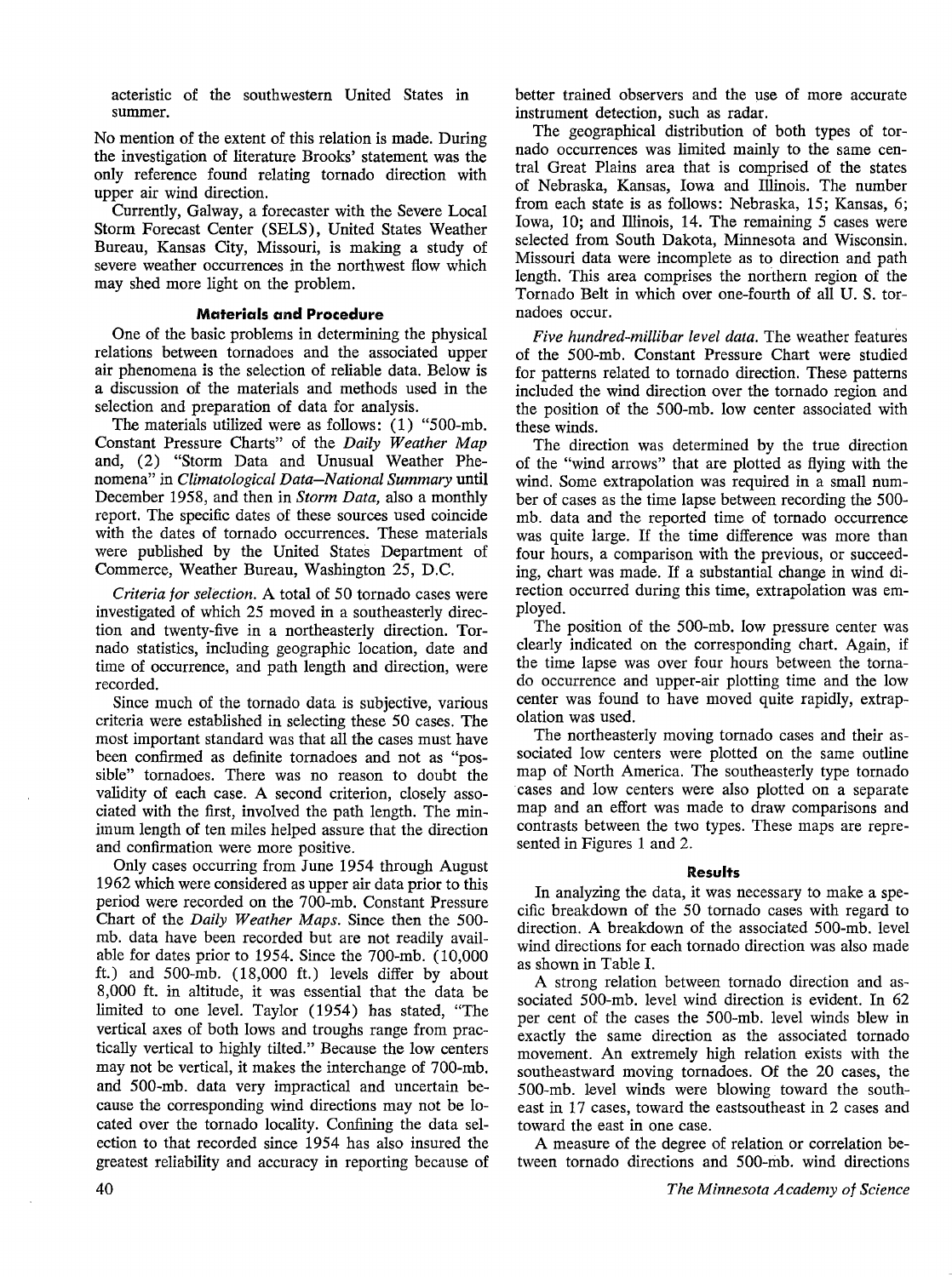|                                |  | TABLE I. Breakdown of tornado directions with associated |  |  |  |  |  |
|--------------------------------|--|----------------------------------------------------------|--|--|--|--|--|
| 500-mb, level wind directions. |  |                                                          |  |  |  |  |  |

| Direction<br>of tornado<br>movement | Number<br>оf<br>cases | Direction towards<br>which 500-mb. winds<br>were blowing | Number<br>of<br>cases                      |
|-------------------------------------|-----------------------|----------------------------------------------------------|--------------------------------------------|
| <b>NNE</b>                          | 4                     | <b>NNE</b>                                               | $\boldsymbol{2}$                           |
|                                     |                       | <b>NE</b>                                                | $\overline{c}$                             |
| NE                                  | 18                    | <b>NNE</b>                                               | 6                                          |
|                                     |                       | <b>NE</b>                                                |                                            |
|                                     |                       | <b>ENE</b>                                               | $\begin{array}{c} 8 \\ 2 \\ 2 \end{array}$ |
|                                     |                       | <b>ESE</b>                                               |                                            |
| <b>ENE</b>                          | $3^{\circ}$           | <b>NE</b>                                                | $\mathbf{1}$                               |
|                                     |                       | <b>ENE</b>                                               | $\overline{2}$                             |
| <b>ESE</b>                          | $\overline{2}$        | E                                                        | $\mathbf{1}$                               |
|                                     |                       | <b>ESE</b>                                               | $\mathbf{1}$                               |
| <b>SE</b>                           | 20                    | Е                                                        |                                            |
|                                     |                       | <b>ESE</b>                                               | $\frac{1}{2}$                              |
|                                     |                       | <b>SE</b>                                                | 17                                         |
| <b>SSE</b>                          | $\overline{2}$        | Е                                                        | 1                                          |
|                                     |                       | <b>SSE</b>                                               | $\mathbf{1}$                               |
| S                                   | $\mathbf{1}$          | <b>ESE</b>                                               | 1                                          |

was obtained by finding the coefficient of correlation for ungrouped data. The value for the 50 cases was  $+0.88$ , which is considered very good for weather phenomena.

To justify that this correlation is significant, a " $\tau$ -test" was made. The value for " $\tau$ " was approximately 12, indicating that the correlation is highly significant to .005.

The second part of the analysis was devoted to seeking a relation between the position of tornado occurrences and position and distance of the associated 500 mb. low center. This part was subdivided into cases of northeasterly moving tornadoes and those of southeasterly moving tornadoes. Using the consolidated plottings for each subdivision, definite trends were found.

Analyzing the data for northeasterly moving tornadoes, it was found that the 500-mb. low centers were well scattered in the northwestern quadrant from the tornado in 80 per cent of the cases. Seventy-two per cent of the low centers were located in an area bounded by 95° and 120° West Longitude and 40° and 70° North Latitude.

The mean distance, along with its associated standard error, between the tornado and the 500-mb. low center for this type was  $900 \pm 500$  miles. Fifty-six per cent of the cases fell inside this range. The total range was from 200 to 2,000 miles or 1,800 miles. Figure 2 is a geographic presentation of this subdivision of analysis.

The analysis of the data for southeasterly moving tornadoes brought forth a marked contrast to the previous investigation. Seventy-seven per cent of the 500-mb. low centers were located in the northeastern quadrant from the associated tornado. The centers were very concentrated over the Hudson Bay Region of eastern Canada, which is north-northeast of the tornado area. Seventytwo per cent of the low centers were located in an area bounded by 70° and 100° West Longitude and 45° and 70° North Latitude.

The mean distance, along with its associated standard error, was  $1,300 \pm 360$  miles between the tornado and the low center. Sixty-four per cent of the cases fell inside this range. The total range was from 500 to 2,000 miles. Figure 1 is a geographic presentation of this subdivision and it also points up the concentration of low centers.

The 95th meridian was the main geographic boundary between the two cases with 92 per cent of the northeasterly type on the west side and 88 per cent of the southeasterly type on the east side.

To explain the significance of the findings, it is necessary to associate them with the upper air waves. While the circumpolar westerlies are primarily zonal, i.e., parallel to the parallels, they undergo north-south undulations so that the isobars and wind directions generally coinciding have a somewhat sinuous or wavy pattern.

#### **Conclusions**

In conclusion, the investigation has disclosed definite relations between the direction of a tornado and its position with respect to associated upper air wave and its parent low center. Figures 3 and 4 emphasize the contrasting upper air features associated with the southeasterly and northeasterly moving tornadoes. The direction of tornado movement coincides very closely with the 500-mb. wind direction as the wind blows counterclockwise around the parent low center: A correlation coefficient of  $+$  0.88 substantiates this finding.

The axis of the upper air wave for the northeasterly moving tornadoes lies along the 105th meridian with the general position of the low center located near the U.S.- Canadian boundary. The heart of the tornado area is located approximately 900 miles southeast of the 500 mb. low center.

The axis of the upper-air wave associated with the southeasterly moving tornadoes lies along the 80th meridian with the approximate position of the low center over the southern region of Hudson Bay. The center of the tornado belt is roughly 1,300 miles southwest of the parent upper air low center.

#### **References**

- BROOKS, E. M., 1960. Tornadoes and Related Phenomena, *Compendium of Meteorology.* Boston, American Meteorological Society.
- BYERS, H. R., 1937. *Synoptic and Aeronautical Meteorology.* New York, McGraw-Hill Book Company, Inc.
- CONNOR, W. C., 1956. *Structure of the 500-mb. Jet in Major Tornado-Genesis.* Weather Bureau, United States Department of Commerce, Research Report. Washington, Government Printing Office.
- COWDEN, D. J. and CROXTON, F. E., 1958. *Applied General Statistics.* Englewood Cliffs, Prentice-Hall, Inc.
- FLORA, S. D., 1953. *Tornadoes of the United States.*  Norman, University of Oklahoma Press.

*Journal of, Volume Thirty-two, No. 1, 1964*